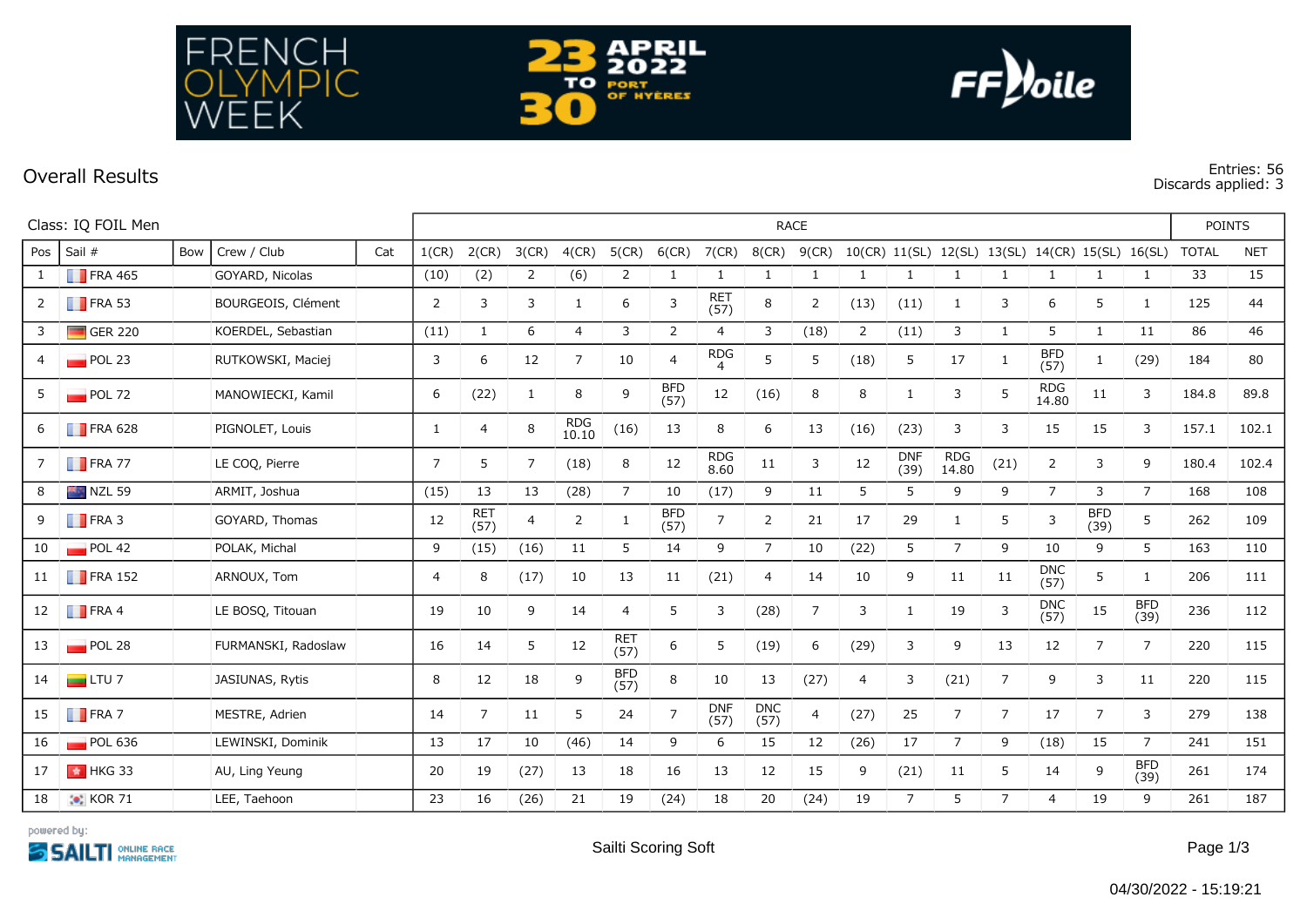| 19 | <b>AUS</b> 111          | MCMILLAN, Will     | 5                  | 9    | 14   | 3                  | 11                 | 17                 | $\overline{2}$     | 21                 | 9                | 32               | 9                  | <b>BFD</b><br>(39) | (35)               | (44)               | 33               | 35 | 318 | 200 |
|----|-------------------------|--------------------|--------------------|------|------|--------------------|--------------------|--------------------|--------------------|--------------------|------------------|------------------|--------------------|--------------------|--------------------|--------------------|------------------|----|-----|-----|
| 20 | $\blacksquare$ FRA 312  | PIANAZZA, Fabien   | 22                 | (38) | 22   | (35)               | 21                 | 15                 | 26                 | 14                 | (29)             | 20               | 3                  | 5                  | 19                 | 16                 | 11               | 17 | 313 | 211 |
| 21 | $\frac{1}{2}$ HKG 21    | CHENG, Ching Yin   | 24                 | 18   | 20   | (30)               | 15                 | 21                 | (28)               | 22                 | (30)             | 15               | 13                 | 13                 | 11                 | 23                 | 9                | 9  | 301 | 213 |
| 22 | $\blacksquare$ FRA 10   | POULIQUEN, Oël     | (28)               | 20   | 23   | 25                 | (34)               | 22                 | 15                 | 10                 | (28)             | 28               | 9                  | 17                 | 15                 | 8                  | 11               | 11 | 304 | 214 |
| 23 | $\Box$ GER 404          | WOLF, Fabian       | <b>DNC</b><br>(57) | (35) | 24   | 17                 | 28                 | 20                 | 14                 | 18                 | 20               | 6                | 13                 | 13                 | 31                 | <b>DNC</b><br>(57) | 5                | 5  | 363 | 214 |
| 24 | $\blacksquare$ FRA 1159 | MERCEUR, Benoît    | 18                 | (32) | 21   | 27                 | 17                 | 18                 | 11                 | 17                 | 19               | 21               | 11                 | (33)               | <b>BFD</b><br>(39) | 13                 | 13               | 13 | 323 | 219 |
| 25 | $\blacksquare$ FRA 379  | CARFANTAN, Gaspard | 26                 | 27   | (32) | 26                 | (41)               | 28                 | 16                 | 26                 | 16               | $\overline{7}$   | <b>DNF</b><br>(39) | 13                 | 19                 | 11                 | 13               | 13 | 353 | 241 |
| 26 | $\blacksquare$ FRA 752  | COUSIN, Alexandre  | <b>BFD</b><br>(57) | (46) | 19   | 16                 | (45)               | 23                 | 30                 | 31                 | 26               | 31               | $\overline{7}$     | 9                  | 11                 | 20                 | $\overline{7}$   | 25 | 403 | 255 |
| 27 | $NZL$ 35                | LIEFTING, Elijah   | 27                 | (36) | (47) | 20                 | 20                 | 31                 | 24                 | 32                 | 31               | (40)             | 13                 | 5                  | 13                 | 36                 | 27               | 21 | 423 | 300 |
| 28 | $\blacksquare$ FRA 13   | GHIO, Romain       | (31)               | 23   | 29   | 19                 | 29                 | 19                 | 19                 | 24                 | (44)             | 30               | 15                 | <b>BFD</b><br>(39) | 21                 | 19                 | 23               | 31 | 415 | 301 |
| 29 | $\frac{1}{2}$ SUI 601   | BENZ, Matteo       | 17                 | 21   | 25   | 22                 | 26                 | <b>DNC</b><br>(57) | <b>DNF</b><br>(57) | <b>DNC</b><br>(57) | 17               | 24               | $\overline{7}$     | 31                 | 17                 | <b>DNC</b><br>57   | 25               | 17 | 477 | 306 |
| 30 | $\blacksquare$ AUS 81   | MORRIS, Grae       | 25                 | 11   | 15   | 15                 | 12                 | <b>DNC</b><br>(57) | <b>DNF</b><br>(57) | <b>DNC</b><br>(57) | <b>DNC</b><br>57 | <b>DNC</b><br>57 | 23                 | 17                 | 13                 | 25                 | 23               | 13 | 477 | 306 |
| 31 | <b>B</b> SUI 76         | SCHARER, Sebastian | 21                 | 26   | 28   | 23                 | 30                 | <b>RET</b><br>(57) | <b>DNF</b><br>(57) | 25                 | 22               | 14               | 27                 | 25                 | 23                 | (35)               | 17               | 27 | 457 | 308 |
| 32 | $\blacksquare$ FRA 997  | MATHIS, Alexis     | (37)               | (41) | 30   | 24                 | 25                 | 25                 | 25                 | 29                 | 25               | 25               | 21                 | 23                 | 15                 | 28                 | DNC<br>(39)      | 19 | 431 | 314 |
| 33 | <b>C</b> KOR 153        | KIM, Chaneui       | 29                 | 25   | 31   | (39)               | 23                 | 30                 | <b>DSQ</b><br>(57) | 33                 | (39)             | 23               | 15                 | 23                 | 15                 | 24                 | 19               | 27 | 452 | 317 |
| 34 | POL 82                  | MYSZKA, Piotr      | 38                 | 29   | (41) | (41)               | 33                 | 33                 | 22                 | 27                 | 23               | (39)             | 23                 | 15                 | 19                 | 22                 | 31               | 15 | 451 | 330 |
| 35 | $\frac{1}{2}$ HKG 8     | KIKABHOY, Rafeek   | (36)               | 30   | 35   | 33                 | 22                 | (39)               | 29                 | 35                 | 33               | (37)             | 15                 | 15                 | 17                 | 29                 | 25               | 15 | 445 | 333 |
| 36 | AUS <sub>22</sub>       | JOYNER, Harry      | (41)               | 31   | 34   | 29                 | 40                 | 29                 | 39                 | (45)               | (41)             | 11               | 19                 | 19                 | 33                 | 21                 | 21               | 15 | 468 | 341 |
| 37 | SVK2                    | KUBIN, Robert      | 32                 | (39) | (38) | 32                 | 31                 | 26                 | 32                 | 30                 | 37               | (44)             | 25                 | 19                 | 23                 | 27                 | 23               | 21 | 479 | 358 |
| 38 | $\sim$ TUR 399          | BIRIZ, Onur Cavit  | 30                 | 24   | (37) | 34                 | (38)               | 35                 | 23                 | 23                 | 36               | (42)             | 31                 | 25                 | 29                 | 33                 | 19               | 29 | 488 | 371 |
| 39 | POL 163                 | ROMANOWSKI,        | 35                 | 34   | 33   | (38)               | 27                 | 27                 | 27                 | 37                 | (40)             | (38)             | 27                 | 29                 | 25                 | 30                 | 25               | 23 | 495 | 379 |
| 40 | <b>AUS 674</b>          | WINCHCOMBE, Caelin | 39                 | (43) | 43   | (47)               | 36                 | 38                 | 34                 | 42                 | 34               | (46)             | 21                 | 27                 | 21                 | 26                 | 21               | 19 | 537 | 401 |
| 41 | $\blacksquare$ FRA 307  | CHANTREL, Jules    | 34                 | (45) | (45) | 40                 | 42                 | 37                 | <b>DNF</b><br>(57) | 34                 | 38               | 43               | 19                 | 11                 | 17                 | 32                 | <b>BFD</b><br>39 | 19 | 552 | 405 |
| 42 | <b>C</b> KOR 248        | KANG, Hyeongjung   | (46)               | 33   | (52) | 43                 | (47)               | 36                 | 37                 | 38                 | 35               | 36               | 17                 | 25                 | 23                 | 38                 | 27               | 23 | 556 | 411 |
| 43 | • JPN 60                | ANAMI, Tomonori    | 40                 | (47) | 36   | 36                 | 37                 | 40                 | 40                 | <b>DNC</b><br>(57) | (42)             | 34               | 25                 | 27                 | 25                 | 41                 | 17               | 17 | 561 | 415 |
| 44 | $\Box$ GER 107          | HEIMANN, Jonne     | 44                 | 44   | 39   | <b>RET</b><br>(57) | <b>DNC</b><br>(57) | 42                 | 33                 | 41                 | (45)             | 35               | 29                 | 21                 | 27                 | 34                 | 13               | 23 | 584 | 425 |
| 45 | AUS 42                  | JOYNER, Jack       | 33                 | 40   | (44) | 37                 | 39                 | 34                 | 31                 | 40                 | 32               | (45)             | <b>DNF</b><br>39   | 29                 | 27                 | (43)               | 21               | 33 | 567 | 435 |